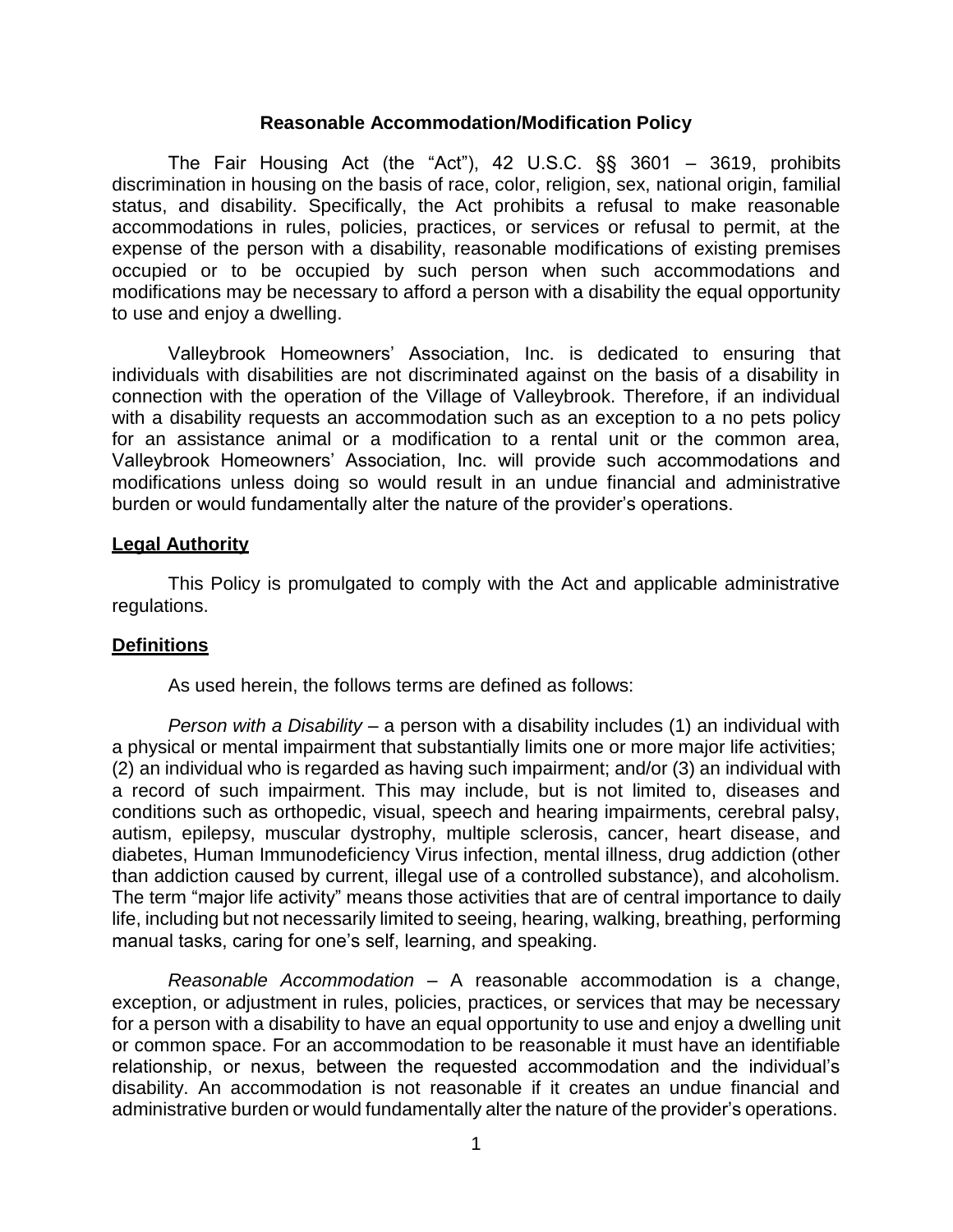Reasonable accommodations may be necessary at all stages of the housing process, including application, tenancy, or to prevent eviction.

Some examples of Reasonable Accommodations include an assigned parking space for a person with a mobility impairment, an assigned lower mailbox for a person who uses a wheelchair, permitting an assistance animal in a "no pets" building for a person who has a physical or mental disability requiring the animal, or a tenant being allowed to prematurely terminate a lease because it is no longer safe for the tenant to live in the unit by virtue of his disability.

*Reasonable Modification* – A reasonable modification is a structural change made to existing premises, occupied or to be occupied by a person with a disability, in order to afford such person full enjoyment of the premises. A landlord may condition permission for a modification on the renter providing a reasonable description of the proposed modifications as well as reasonable assurances that the work will be done in a workmanlike manner and that any required building permits will be obtained. Permission for a modification may also be conditioned on the tenant agreeing to restore the interior of the premises to the condition that existed before the modification where it is reasonable to do so, reasonable wear and tear excepted. In general, if the modifications do not affect the housing provider's or subsequent tenant's use or enjoyment of the premises, the tenant cannot be required to restore the modifications to their prior state.

Examples of a reasonable modification would include allowing a person with a disability to modify the premises as follows: install a ramp into a building, lower the entry threshold of a unit, or install grab bars in a bathroom.

#### **Fair Housing Coordinator**

The Fair Housing Coordinator is the President of the Valleybrook Homeowners' Association, Inc., who may be reached via email at vbhpresident@gmail.com. Any and all questions, comments, or concerns should be immediately brought to the attention of the FHC. The FHC is responsible for monitoring compliance with this Policy.

The FHC shall ensure that staff will be trained on this Policy. Employees will also more specifically be trained on Employee Procedures for Accommodation Requests.

#### **Procedure to Request Reasonable Accommodation**

Applicants or residents may make a request for a reasonable accommodation at any time. If the accommodation is reasonable, Valleybrook Homeowners' Association, Inc. will make every attempt to approve the request.

To request an accommodation, a resident or applicant must make clear to Valleybrook Homeowners' Association, Inc. that she is requesting an exception, change, or adjustment to a rule, policy, practice, or service because of her disability. She should explain what type of accommodation she is requesting and, if the need for the accommodation is not readily apparent or not known to the provider, explain the relationship between the requested accommodation and her disability. To make a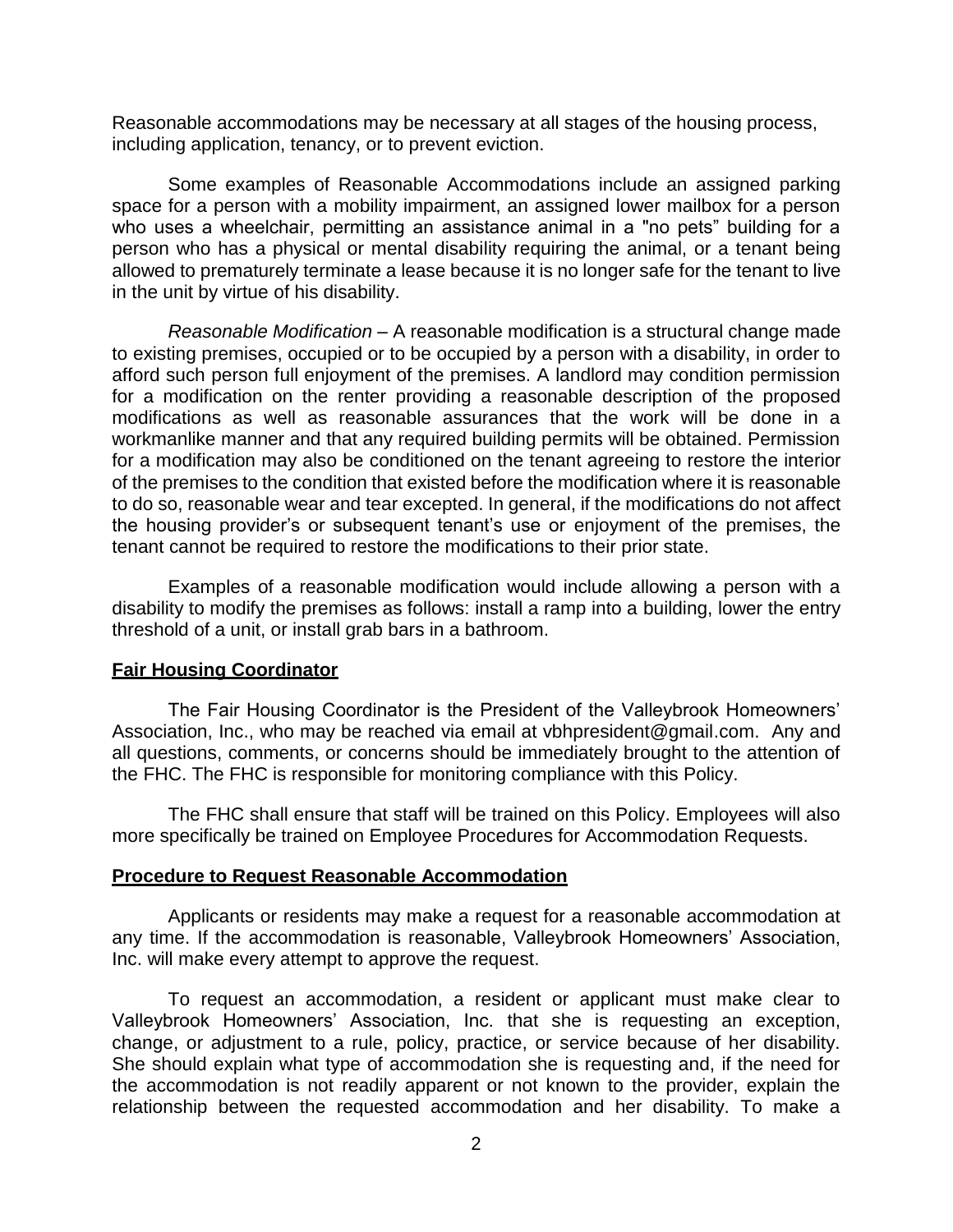request, a person may fill out the Request for Reasonable Accommodation/Modification Form (see Exhibit 1) and provide it to the

FHC or the manager of the property where they live or are applying. If the person is unable to fill out the Form without assistance, assistance will be provided by the FHC. An applicant or resident is not entitled to receive a reasonable accommodation unless they request one.

Although the process for requesting a reasonable accommodation is standardized, each request will be treated uniquely. The results will be unique to the individual and the property and/or circumstances involved. Whenever possible, reasonable accommodation decisions will be made in a timely manner (generally within 14 days unless extended due to a need for further investigation or documentation) and both denials and agreements to make accommodations will be documented in writing.

Valleybrook Homeowners' Association, Inc. is entitled to obtain information that is necessary to evaluate if a requested reasonable accommodation may be necessary because of a disability. If a person's disability is obvious, or otherwise known to Valleybrook Homeowners' Association, Inc., and if the need for the requested accommodation is also readily apparent or known, then no additional information will be requested. If the disability and/or the disability-related reason for the requested accommodation is not known or obvious, the requesting individual, medical professional, a peer support group, a non-medical service agency, or a reliable third party who is in a position to know about the individual's disability may also provide verification of a disability. In most cases, an individual's medical records or detailed information about the nature of a person's disability is not necessary for this inquiry.

Valleybrook Homeowners' Association, Inc. can deny a request for a reasonable accommodation if the request was not made by or on behalf of a person with a disability or if there is no disability-related need for the accommodation. In addition, a request for a reasonable accommodation may be denied if providing the accommodation is not reasonable – i.e., if it would impose an undue financial and administrative burden on Valleybrook Homeowners' Association, Inc. or it would fundamentally alter the nature of the provider's operations. The determination of undue financial and administrative burden must be made on a case-by-case basis involving various factors, such as the cost of the requested accommodation, the financial resources of Valleybrook Homeowners' Association, Inc., the benefits that the accommodation would provide to the requester, and the availability of any alternative accommodations that would effectively meet the requester's disability- related needs.

Valleybrook Homeowners' Association, Inc. will not require persons with disabilities to pay extra fees or deposits as a condition of receiving a reasonable accommodation.

### **Procedure to Request Modification**

Applicants or residents may make a request for a reasonable modification at any time. If the modification is reasonable, Valleybrook Homeowners' Association, Inc. will make every attempt to approve the request.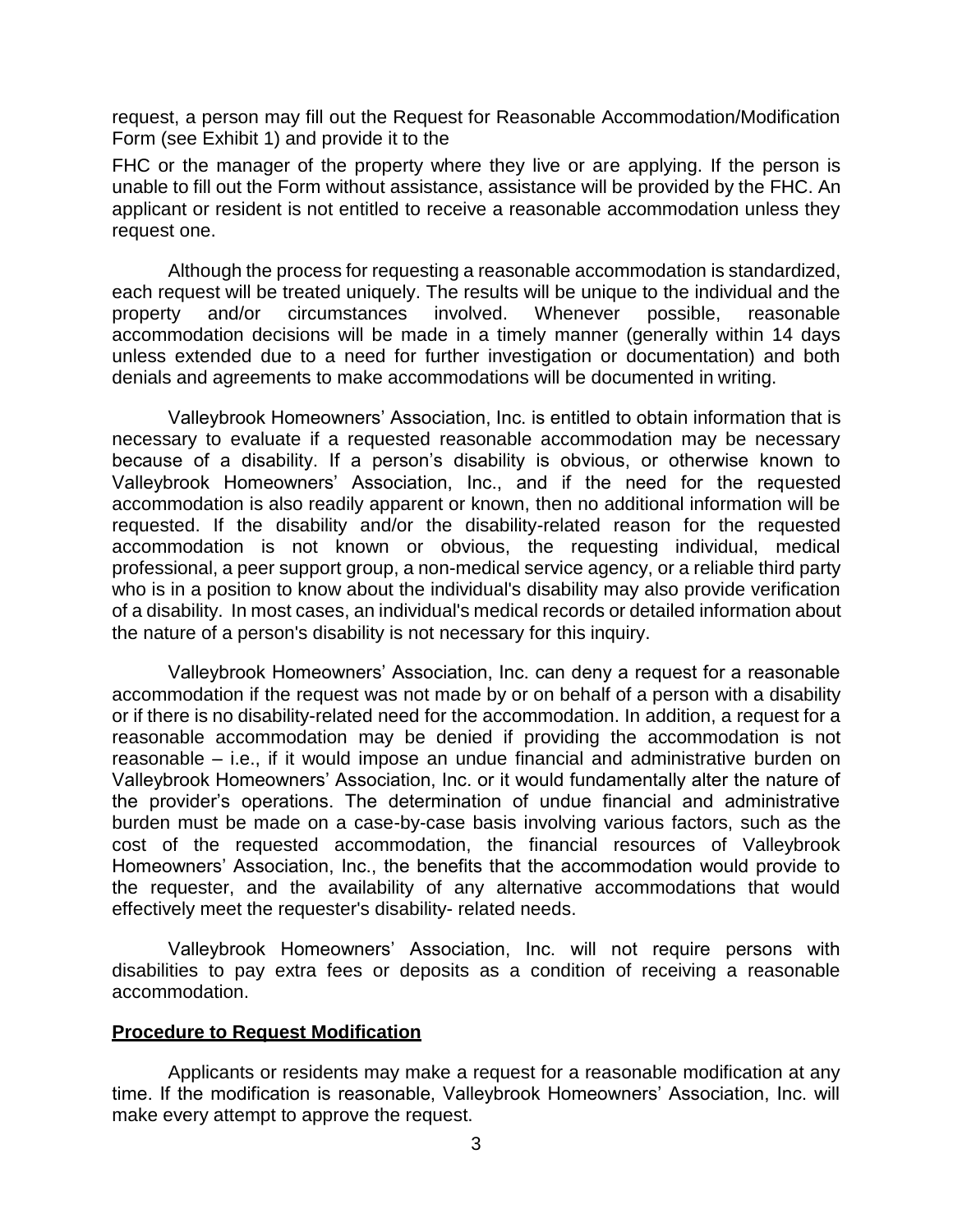To request a modification, a resident or applicant for housing must make clear to Valleybrook Homeowners' Association, Inc. that she is requesting permission to make a structural change to the premises because of her disability. She should explain that she has a disability, if not readily apparent or not known to the housing provider, the type of modification she is requesting, and the relationship between the requested modification and her disability. To make a request, a person may fill out a Request for Reasonable Accommodation/Modification Form and provide it to the FHC or the manager of the property where they live or are applying.

Valleybrook Homeowners' Association, Inc. will approve a request for a person with a disability, at their expense, to make reasonable modifications to their unit if such modifications will allow that resident full enjoyment of the premises and will not cause an undue financial administrative burden or would not fundamentally alter the nature of the provider's operations.

The Department of Housing and Urban Development's regulations implementing the Fair Housing Amendments Act give two examples of reasonable modifications.

Example (1). A tenant with a handicap asks his or her landlord for permission to install grab bars at his or her own expense. It is necessary to reinforce the walls with blocking between studs in order to affix the grab bars. It is unlawful for the landlord to refuse to permit the tenant, at the tenant's own expense, from making the modifications necessary to add the grab bars. However, the landlord may condition permission for the modification on the tenant agreeing to restore the bathroom to the condition that existed before the modification, reasonable wear and tear excepted. It would be reasonable for the landlord to require the tenant to remove the grab bars at the end of the tenancy. The landlord may also reasonably require that the wall to which the grab bars are attached be repaired and restored to its original condition, reasonable wear and tear excepted. However, it would be unreasonable for the landlord to require the tenant to remove the blocking, since the reinforced walls will not interfere in any way with the landlord's or the next tenant's use and enjoyment of the premises and may be needed by some future tenant.

Example (2). An applicant for rental housing has a child who uses a wheelchair. The bathroom door in the dwelling unit is too narrow to permit the wheelchair to pass. The applicant asks the landlord for permission to widen the doorway. It is unlawful for the landlord to refuse to permit the applicant to make the modification. Further, the landlord may not, in usual circumstances, condition permission for the modification on the applicant paying for the doorway to be narrowed at the end of the lease because a wider doorway will not interfere with the landlord's or the next tenant's use and enjoyment of the premises.

## **Denial of a Reasonable Accommodation or Modification Request**

Requested accommodations or modifications will not be approved if one of the following would occur as a result of the approval: